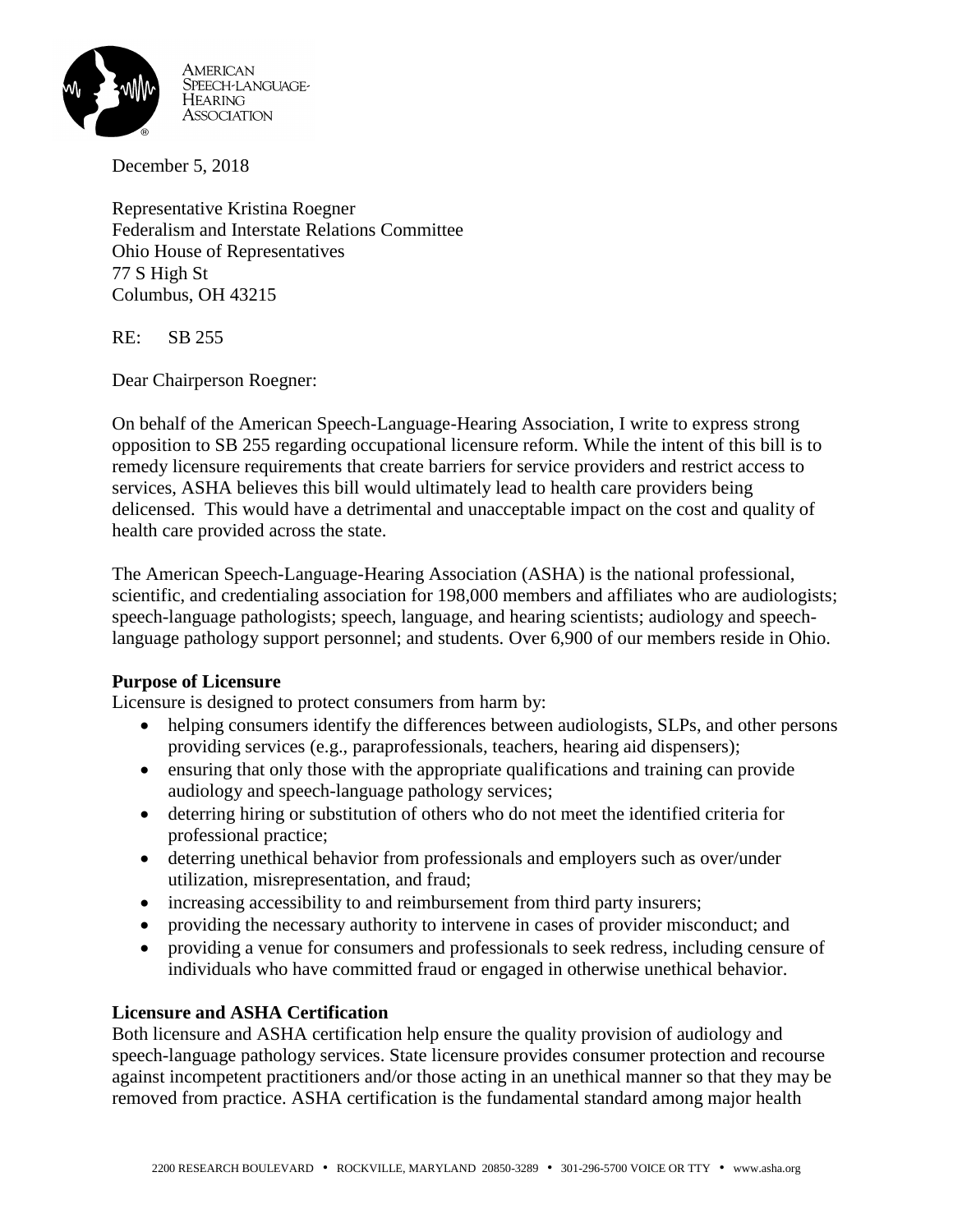December 5, 2018 Page 2

professions and the most widely recognized symbol of competency for audiologists (CCC-A) and SLPs (CCC-SLP). Individuals holding the CCCs are expected to abide by ASHA's Code of Ethics. While licensure is important to legally perform our work, certification is important for internal professional recognition and external accountability.

## **Audiology Professional Qualifications and Services**

Audiologists earn a clinical doctoral degree and complete over 1,800 hours of clinical training. Audiologists are highly qualified to conduct comprehensive assessments that determine hearing loss, auditory function, balance and related systems, and evaluate, select, and dispense hearing aids. Audiologists also assess the candidacy of individuals with hearing loss for cochlear implants and work with medical teams to provide fitting, mapping, and audiologic rehabilitation to optimize the use of these devices. To maintain their certification, ASHA's Certificate of Clinical Competence (CCC-A), audiologists must complete 30 hours of professional development activities every three years.

### **Speech-Language Pathology Professional Qualifications and Services**

SLPs are highly skilled professionals with a minimum of a master's degree in communication disorders from accredited programs recognized by the U.S. Department of Education. SLPs complete an education and training program, a supervised clinical fellowship, and must pass a nationally standardized examination. To maintain their certification, ASHA's Certificate of Clinical Competence (CCC-SLP), SLPs must complete 30 continuing education hours every three years.

SLPs assess, treat, and help prevent a variety of communication disorders involving speech, language, fluency (e.g., stuttering), voice and resonance problems, cognitive communication disorders such as memory, attention and problem-solving disorders, and swallowing and associated feeding disorders. SLPs provide services in a number of different practice settings ranging from schools to institutions such as hospitals and rehabilitation centers, early intervention programs, and private practice.

### **Autonomous Practice**

Audiologists and SLPs are autonomous professionals that work directly with clients/patients/students making independent judgments regarding the assessment and treatment of an individual's communication disorder. Graduate education provides audiologists and SLPs with the knowledge, skills, and competencies to practice independently. The independent practice of the professions is fully supported and regulated by state licensing entities in all 50 states and the District of Columbia. All licensing boards recognize and value the autonomous practice of audiologists and SLPs.

# **Licensure and Medicaid**

Audiologists and speech-language pathologists (SLPs) are required to meet minimum standards to obtain their state license. Only licensed professionals are able to bill Medicaid in Ohio. Medicaid funds support a wide range of Medicaid related initiatives, such as funding support for educational services and programs, and health related service needs for Medicaid beneficiaries. Without licensed audiology and speech-language pathology practitioners, Ohio will experience significant Medicaid funding losses.